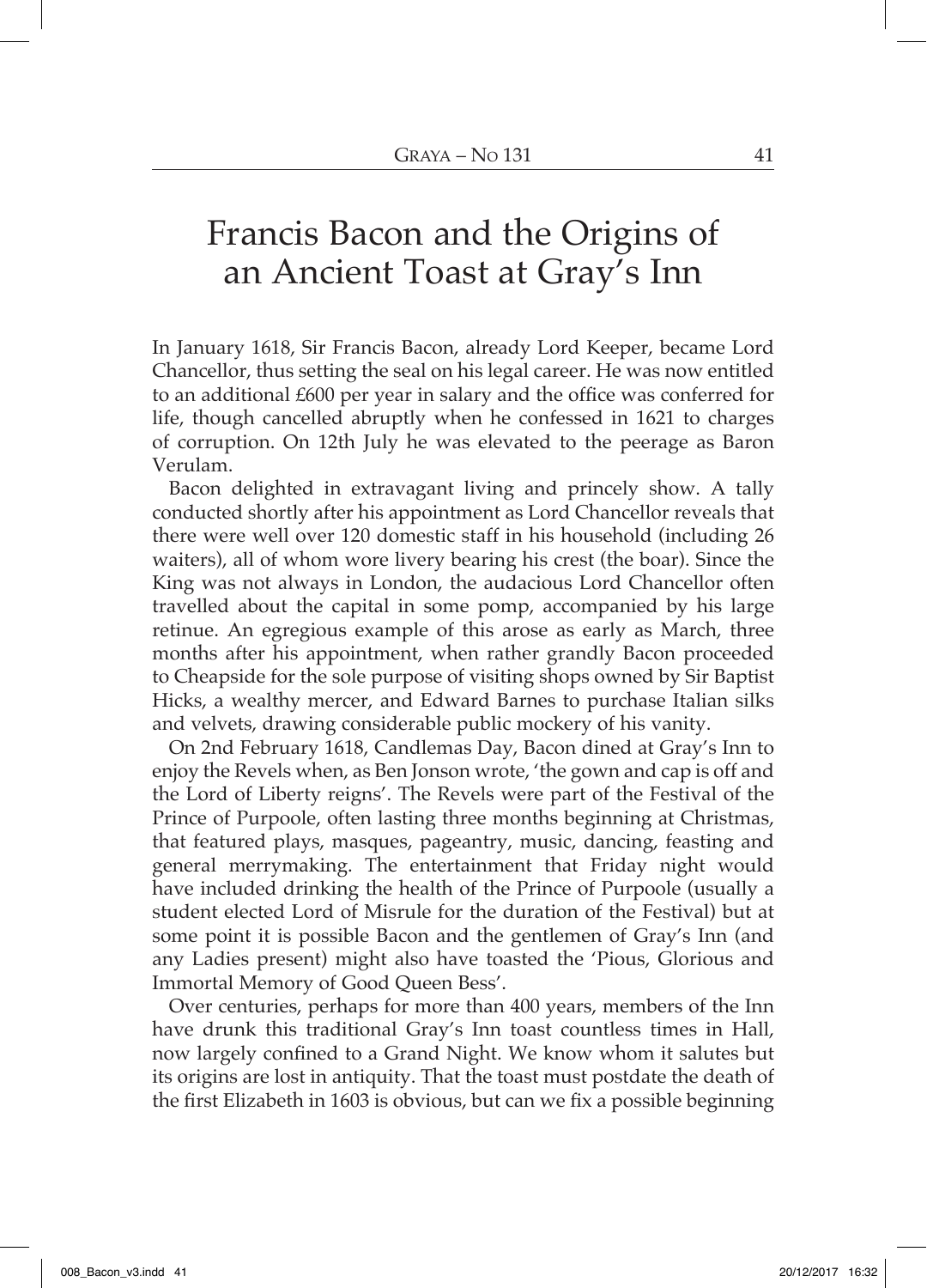thereafter for its first tribute and identify its begetter?

Nearly 90 years ago, Sir Dunbar Plunket Barton, Resident Bencher at the Inn, suggested a solution in an article in *Graya* that was both convincing and characteristically brief. His theory is adopted here with gratitude and elaborated because it deserves wider currency today. I hope too that the background may endow future toasts with greater meaning.

Master Barton relied on Francis Bacon's memorial eulogy to the Queen entitled 'In felicem memoriam Elizabethae Reginae' for his view that it is to Bacon that we owe the origin of the toast. The eulogy was written in Latin in 1608 and is divided into 34 numbered pages, each of only a few lines, and it paints a detailed picture of the Queen's piety, glory and immortality.

## **1 Piety**

This is largely covered at page 23 and translates thus:

'In her religion she was pious, constant, moderate and could not away with [abide] innovations; her piety chiefly appeared in her works and actions, but it was also seen in her ordinary course, and conversation of her life; she was seldom absent from prayers in her closet, or at sermons and solemn service abroad; diligent in reading the scriptures, well versed in the Fathers and above all St Augustine.'

## **2 Glory**

The tract abounds with many examples of Elizabeth's Glory, but let pages 13 and 14 serve for this attribute dealing with the Spanish Armada. We are told that, notwithstanding the Queen was a woman of peace:

'… [yet] there was no fuel for wanting for a war (amongst others) … as that memorable event' – the attempt at invasion by the Spanish Armada in 1588 – 'well declared, which for the happiness thereof surpassed all actions of our age; for when that Navy called Invincible whose sales swelled with pride and secure of victory, had entered the narrow Seas, to the fear and astonishment of Europe; it neither took a cock-boat at Sea nor burnt a Cottage at Land, nor once touched upon the Coasts but was miserably scattered and put to flight, and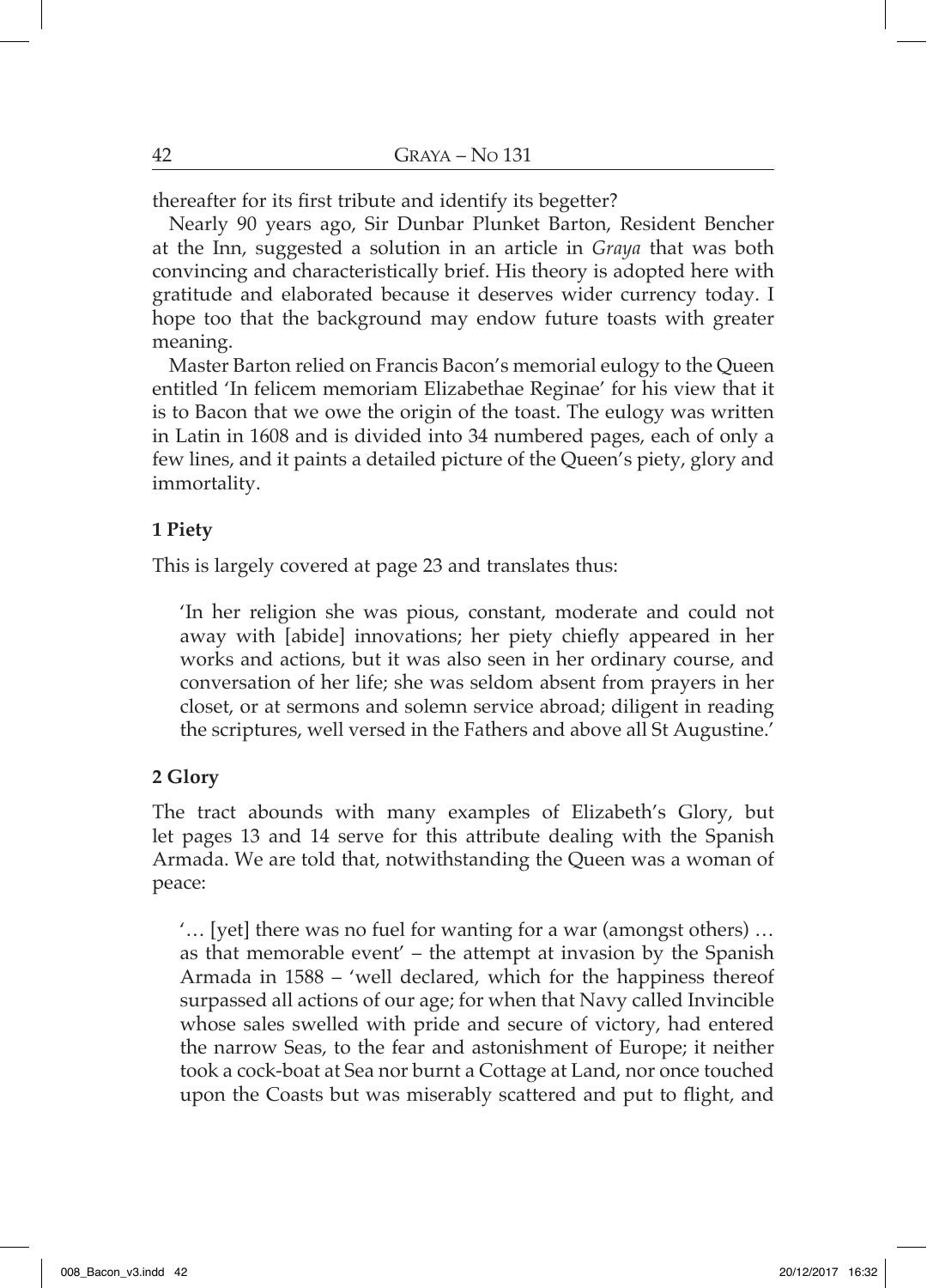at last dashed upon against the Rocks, whilst peace remained in her confines and no commotion was seen in the Land.'

So the Queen's glory beat off the Armada without firing a shot in anger at sea, whilst on land the rhythm of life pursued its peaceful course without interruption. Not altogether true, of course, but then this is a paean of praise!

## **3 Immortality**

Whilst the whole eulogy justifies the monarch's immortality, pages 15 and 16 perhaps make the best argument for it that is even more remarkable when looked at now four centuries after the death of the Queen:

'It is not also unworthy to mark the quality of those times wherein she flourished, for some ages fall out to be so barbarous and silly, that it were no harder to rule a Nation of men than to lead a flock of sheep, but she was eminent in learned and refined times wherein it was not easie to excel without singular parts of Nature, habituation of Vertue, and extraordinary indowments of Wit and Temper.'

In short, the Queen more than held her own in an age that was distinguished by some of the greatest men of that or any time.

If it is accepted then that this is, or might be, the foundation of the Gray's lnn tribute, how did it become a toast? Here Master Barton relies on a passage in a letter written by Bacon discussing 'In felicem memoriam …' The recipient is Bacon's close friend, frequent lodger at his Gray's Inn home, and regular correspondent, Sir Tobie Mathew, who was admitted at Gray's Inn in May 1599, was an MP, courtier, diplomat and later Roman Catholic priest. In the letter, Bacon expresses a desire that the essence of what he had written might be made 'permanent in future ages'. This makes clear that Bacon was thinking deeply about how this might be achieved in some tangible form.

It is significant that in October 1608, as Master Barton points out, Bacon became Treasurer of Gray's Inn, only a few months after the letter to Tobie Mathew was written. And so began Bacon's long period of nearly nine years as Head of the Inn (1608–1617), presiding over its administration and influencing all matters affecting the Society, which would have included entertainment at the Inn and the custom of dining.